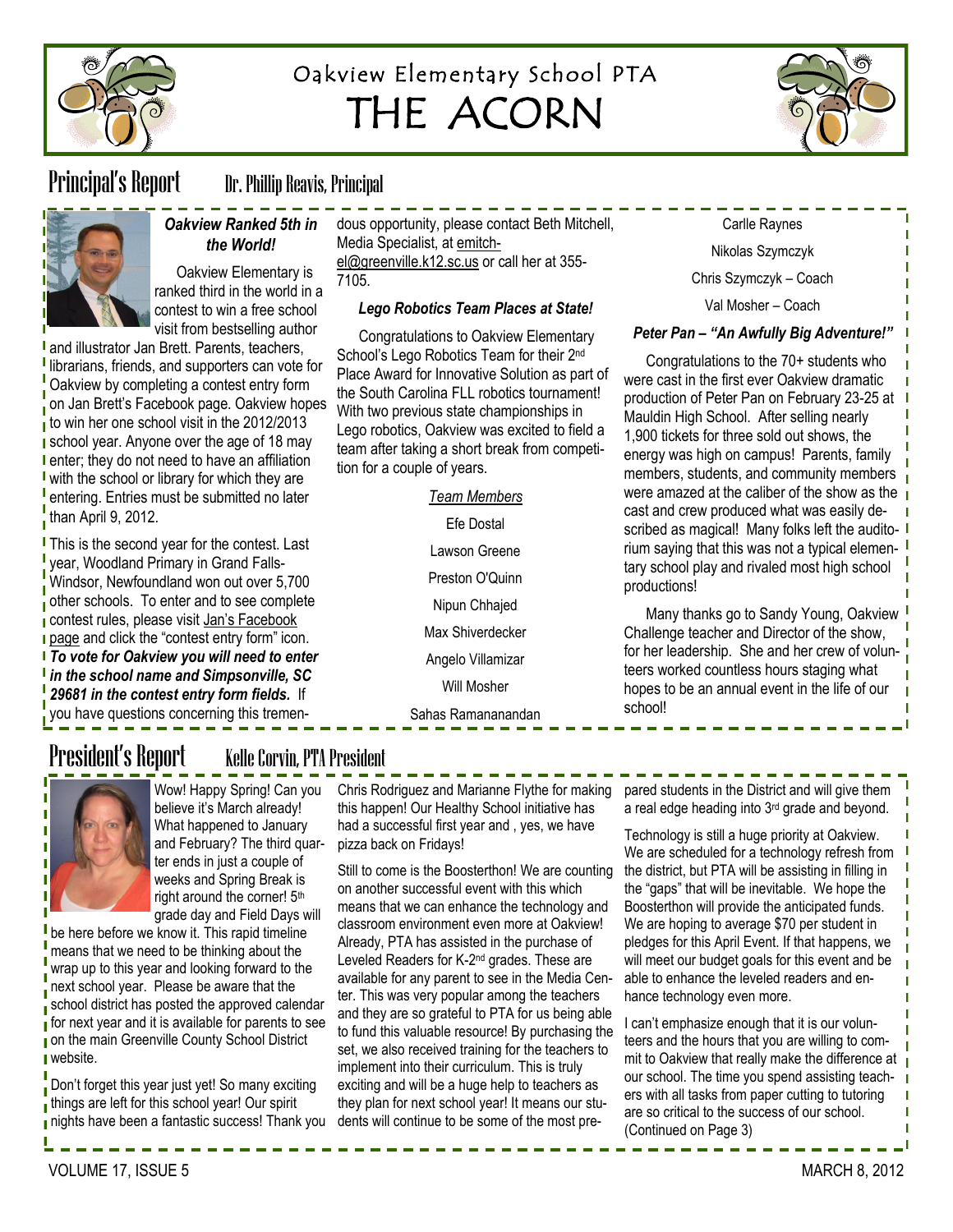### Volunteers Mindy Kupec and Nicole Westmoreland, Co-Chairs

Thank you to our amazing parents, **i** grandparents and friends that have volunteered countless hours at our school. We could not possibly offer, coordinate nor fund the many different endeavors of I the PTA without your support.

Please continue to record your home volunteer hours and submit them to Mindy Kupec in the PTA office or email  $\frac{1}{1}$  her at [mindykupec@gmail.com.](mailto:mindykupec@gmail.com) Each I and every hour counts. It's never too late to volunteer.



Upcoming schoolwide events also offer ways for you to get involved in your child's school. We encourage your help at Culture Fest and Science Fair in March, the Boosterthon in April, the Grounds Beautification Work Day in the Spring, and the Field Days in June. We have a fantastic week planned for Teacher Appreciation Week starting April 30<sup>th</sup>.

What have volunteers done for Oakview's students in the last 30 days?

- Helped them find that perfect book at the Spring Book Fair
- Baked treats for their Valentine's parties

Clipped Box Top Labels

Taught SEEDS

Ate lunch with their children

Most importantly, made a child smile



Thank you to the Nominating Committee who is spending countless hours finding leaders to help run our fantastic school next year.

# **Most of all, thank you for volunteering!**

# Legislative Updates Karen Akerhielm, Chair

A new tuition tax credit bill H.4894 was intro-I duced in the House on February 23rd. The bill is **I** a revised version of the previous bill that would **i** include both tax deductions and tax credits for contributions to a "scholarship" organization. The three types of tax deductions would be \$4,000 per private school student; \$2,000 per homeschooled student; and \$1,000 per out-of-district public school student. There would be no limit on **family income for receiving these tax deductions. High-income families would receive the same tax I** deduction as low-income families. According to I the bill, all of the three deduction amounts will I increase every year by the percentage increase I in inflation plus the percentage increase in state

population, regardless of the percentage increase or decrease in state funding for public education.

The estimated revenue reduction for the first year is \$36.7 million. The S.C. Board of Economic Advisors did not calculate the reduction for future years, but it is expected to increase each year. This means lower state revenues each year of at least \$36.7 million. As reported by *The Greenville News* on February 29th, the Greenville County School Board has sent a letter to the county's legislative delegation to express opposition to this bill. The letter says the bill would cost \$36 million annually in lost revenues to the state,

much of which would come at the expense of public education.

If you have an opinion on this legislation, contact your state legislators!



Way to go Oakview Owls!!! We collected a total of **7,515** canned and boxed food items during our annual food drive. Mr. Gambrell's class won the K-5-2nd grade contest collecting 161 items. Mrs. Shuler's 5th grade class won the contest for 3rd-5th grade contest collecting 545 items. Each class will receive a special treat at lunch. Student Council appreciates everyone who gave a "Hoot" to help those in need!!!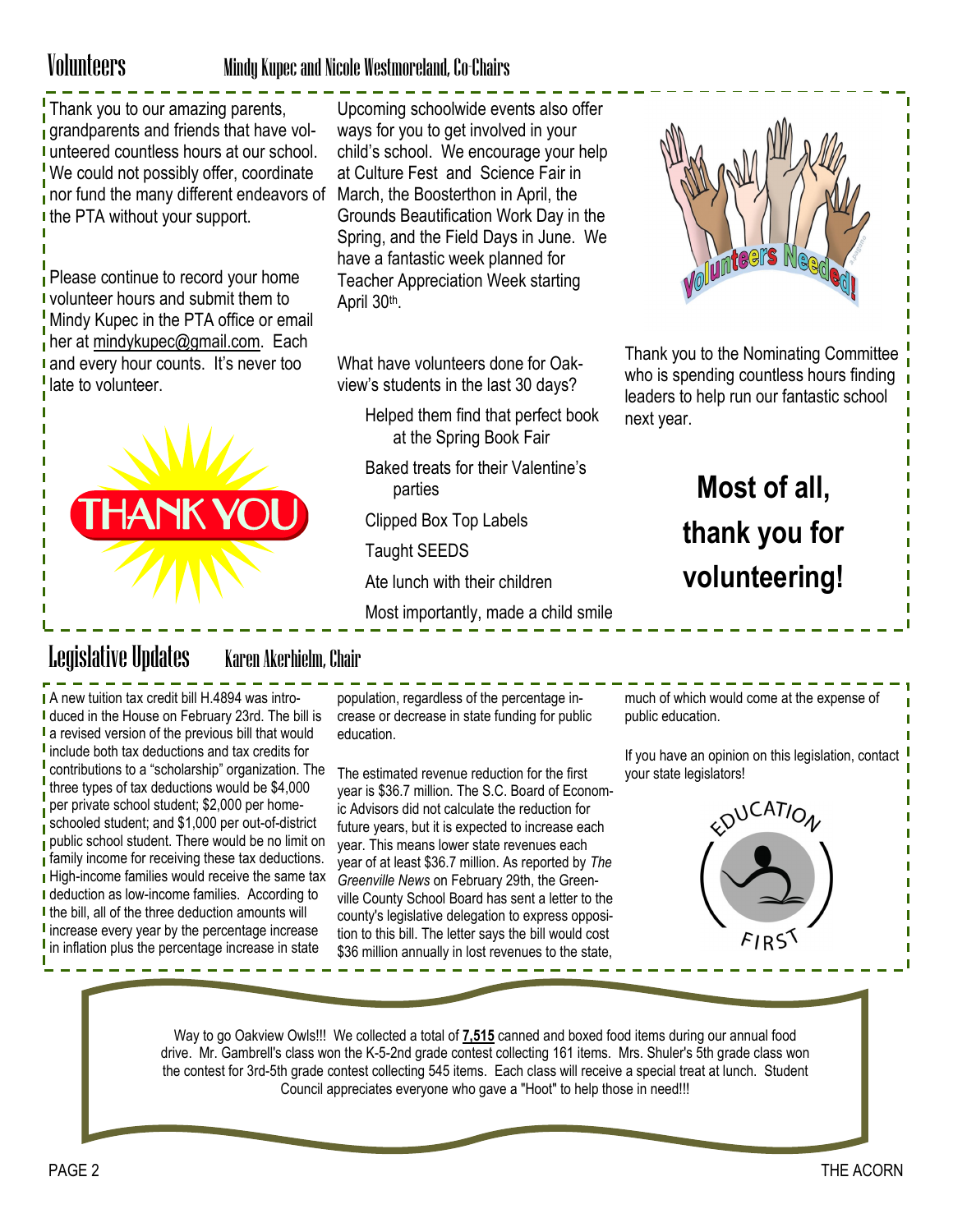### Box Tops Danielle Colby and Christi Yenser, Co-Chairs

| The Box Tops Bonanza was a huge<br><mark>I</mark> success!                           | 4. Ms. Shaw - Kindergarten - 798<br>Mrs. Wiltberger - 3rd grade - 764                                                           | port of this worthwhile<br>program!<br>םו                                                                             |
|--------------------------------------------------------------------------------------|---------------------------------------------------------------------------------------------------------------------------------|-----------------------------------------------------------------------------------------------------------------------|
| Congratulations to the following clas-<br>I ses who collected the most Box<br>'Tops: | Each class will celebrate with a special<br>treat of their choice.                                                              | Also, we would like to<br>BOX TOPS<br>say a huge thank you<br>EARN CASH<br>FOR OUR SCHOOL!<br>to those who gave their |
| $\frac{1}{2}$ 1. Mrs. Gray - 3 <sup>rd</sup> grade - 1076                            | The Box Tops Bonanza brought in over<br>18,500 Box Tops. As a result, Oakview                                                   | time helping clip, count, and bag all those<br>Box Tops. They are: Jodi Cloer, Patti                                  |
| $12.$ Mrs. Bell - $4th$ grade - 945                                                  | will receive a check for approximately<br>\$1,850. We couldn't do it without each of<br>you - thank you for your continued sup- | <b>Funderburk, Bridget Helmer, and Andy I</b><br>Yenser.                                                              |
| 13. Mrs. Bray - 1 <sup>st</sup> grade - 877                                          |                                                                                                                                 |                                                                                                                       |

## President's Report Kelle Corvin, PTA President

(Continued from page 1) The funds that many of you provide are so important and enable us to do the really cool stuff like leveled readers, technology enhancements, better playgrounds, and even more!

Right now, our nominating committee is working to build an amazing team for PTA for next year. There are still many slots open for anyone that is interested in assuming a more active role in our PTA. Please consider reviewing the job descriptions on the PTA site on the school website. If one speaks to you, please let someone know on the nominating committee. We need enthusiastic parents willing to bring new ideas to the PTA. We encourage all of you to consider.

As always, our board meetings are open to all who wish to attend. We meet the first Wednesday of each month (April will be the second Wednesday due to Spring Break) and our next General PTA meeting will be held in May. Our 2012-13 officers will be elected at that meeting. Hope to see you all there!

### Programs Michelle Rumple, Coordinator

If is hard to believe that we are in our last quarter of the 2011-2012 school year. I want to give a big thank you for all the **v** volunteers that have served on the programs committee this year. Without your involvement and hard work our programs **would not have been such a success!** 

With three months remaining in this school year, we will have more programs hope everyone enjoyed Oakview's Famifor our students to enjoy and learn from. Look for information coming home soon with your child for Culture Fest on March 30th, Boosterthon's Epic Adventure in April, and a special fifth grade Day on

May 25th for our fifth grade students. I ly Fitness night in February! A great time was had by all, and students enjoyed the Zumba, Jazzercise, and Pilates Classes. A huge thanks to Ms. Jennifer Miller and crew for organizing this fun event!

Boosterthon Fun Run LeeAnn Weeks, Boosterthon Chair

**Our spring fundraising and character building event, "Boosterthon Fun Run" is on the horizon! The Boosterthon team will kick things off with the kids during a pep rally on Tuesday April 10th, right as we return from Spring Break. Then the big fun run event will be held during school hours on Thursday April 19th. It's going to be a great event and we look forward to reinforcing our healthy school initiative and having lots of FUN. If you have questions or would like to volunteer, contact Trish Kolarik, Business Partners Chair ([trish@kolarik.org\)](mailto:trish@kolarik.org) or LeeAnne Weeks, Boosterthon Chair [\(lweeks@compoundgroup.org\).](mailto:lweeks@compoundgroup.org)**